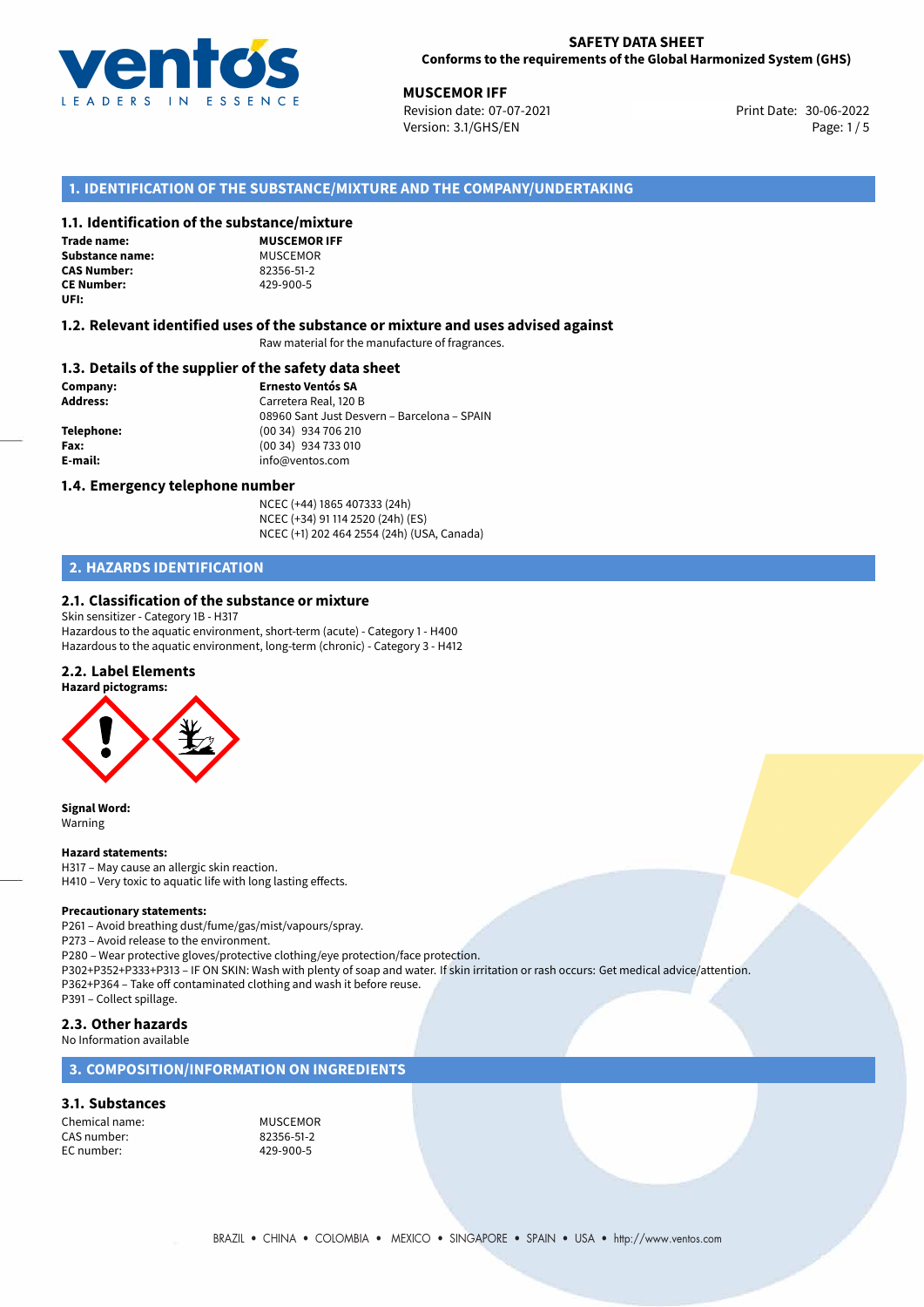

**MUSCEMOR IFF**<br>30-06-2022 Revision date: 07-07-2021 **Muscle 2008** Print Date: 30-06-2022 Revision date: 07-07-2021 Version: 3.1/GHS/EN Page: 2 / 5

#### **Hazardous constituents:**

| <b>Chemical Name</b>     | % (w/w)   | <b>CAS No</b><br><b>EC No</b> | <b>Classification according to GHS</b>                                                                                                                                                                |
|--------------------------|-----------|-------------------------------|-------------------------------------------------------------------------------------------------------------------------------------------------------------------------------------------------------|
| METHYLCYCLOPENTADECENONE | $\geq$ 50 | 63314-79-4<br>429-900-5       | Skin sensitizer - Category 1B - H317<br>Hazardous to the aquatic environment, short-term (acute) - Category 1 - H400<br>Hazardous to the aquatic environment, long-term (chronic) - Category 3 - H412 |

[See the full text of the hazard statements in section 16.](#page-4-0)

#### **3.2. Mixtures**

Not applicable.

### **4. FIRST-AID MEASURES**

### **4.1. Description of necessary first aid measures**

| Ingestion:    | Rinse mouth with water.                                                                                               |  |  |
|---------------|-----------------------------------------------------------------------------------------------------------------------|--|--|
|               | Obtain medical advice.                                                                                                |  |  |
|               | Keep at rest. Do not induce vomiting.                                                                                 |  |  |
| Eye contact:  | In case of contact with eyes, rinse immediately with plenty of water for at least 15 minutes and seek medical advice. |  |  |
| Inhalation:   | Remove person to fresh air and keep at rest.                                                                          |  |  |
|               | Seek immediate medical advice.                                                                                        |  |  |
| Skin contact: | Take off immediately all contaminated clothing.                                                                       |  |  |
|               | Thoroughly wash affected skin with soap and water.                                                                    |  |  |
|               | Seek medical attention if symptoms persist.                                                                           |  |  |

# **4.2. Most important symptoms and effects, both acute and delayed**

No information available.

### **4.3. Indication of any immediate medical attention and special treatment needed**

No information available.

### **5. FIRE-FIGHTING MEASURES**

### **5.1. Extinguishing Media**

Water spray, carbon dioxide, dry chemical powder or appropriate foam. For safety reasons do not use full water jet.

#### **5.2. Special hazards arising from the substance or mixture**

Known or Anticipated Hazardous Products of Combustion: Emits toxic fumes under fire conditions.

### **5.3. Advice for firefighters**

High temperatures can lead to high pressures inside closed containers. Avoid inhalation of vapors that are created. Use appropriate respiratory protection. Do not allow spillage of fire to be poured into drains or watercourses. Wear self-contained breathing apparatus and protective clothing.

# **6. ACCIDENTAL RELEASE MEASURES**

#### **6.1. Personal precautions, protective equipment and emergency procedures**

Evacuate surronding areas. Ensure adequate ventilation. Keep unnecessary and unprotected personnel from entering. Do not breathe vapor/spray. Avoid contact with skin and eyes. Information regarding personal protective measures: see section 8.

#### **6.2. Environmental precautions**

To avoid possible contamination of the environment, do not discharge into any drains, surface waters or groundwaters.

#### **6.3. Methods and materials for containment and cleaning up**

Cover with an inert, inorganic, non-combustible absorbent material (e.g. dry-lime, sand, soda ash). Place in covered containers using non-sparking tools and transport outdoors. Avoid open flames or sources of ignition (e.g. pilot lights on gas hot water heater). Ventilate area and wash spill site after material pickup is complete.

#### **6.4. Reference to other sections**

Information regarding exposure controls, personal protection and disposal considerations can be found in sections 8 and 13.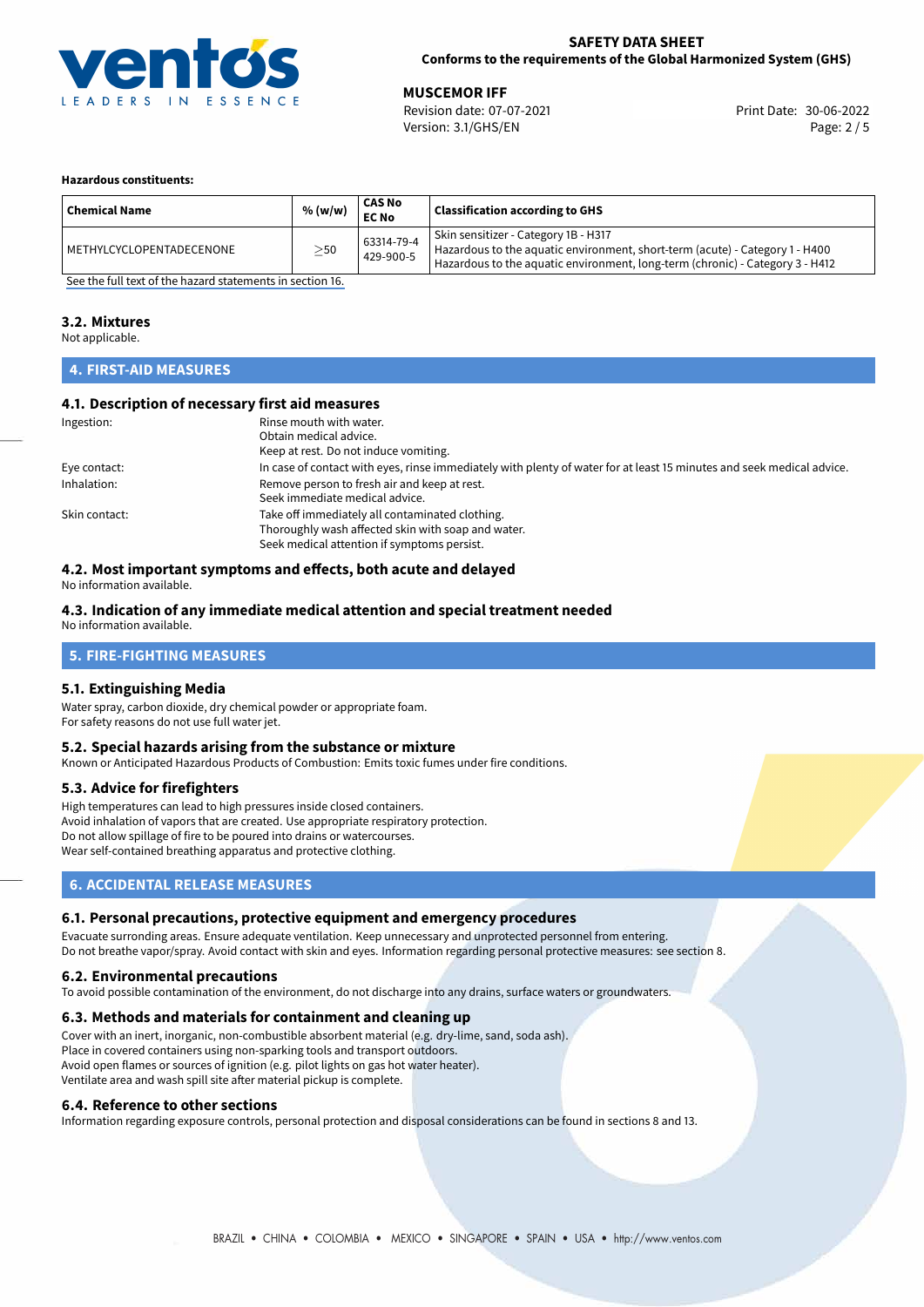

**MUSCEMOR IFF**<br>
Revision date: 07-07-2021 **Alta and Access 20-06-2022** Print Date: 30-06-2022 Version: 3.1/GHS/EN Page: 3 / 5

# **7. HANDLING AND STORAGE**

## **7.1. Precautions for safe handling**

Do not store or handle this material near food or drinking water. Do not smoke. Avoid contact with the eyes, skin and clothing. Wear protective clothing and use glasses. Observe the rules of safety and hygiene at work. Keep in the original container or an alternative made from a compatible material.

# **7.2. Conditions for safe storage, including any incompatibilities**

Store in tightly closed and preferably full containers in a cool, dry and ventilated area, protected from light. Keep away from sources of ignition (e.g. hot surfaces, sparks, flame and static discharges). Keep away from incompatible materials (see section 10).

### **7.3. Specific end use(s)**

No information available.

## **8. EXPOSURE CONTROLS AND PERSONAL PROTECTION**

# **8.1. Control parameters**

Components with occupational exposure limits: None known.

#### **8.2. Exposure controls**

Measures should be taken to prevent materials from being splashed into the body. Provide adequate ventilation, according to the conditions of use. Use a mechanical exhaust if required.

#### **8.3. Individual protection measures, such as personal protective equipment**

| Eye/Face protection:             | Chemical safety goggles are recommended. Wash contaminated goggles before reuse.                                                            |  |  |  |  |
|----------------------------------|---------------------------------------------------------------------------------------------------------------------------------------------|--|--|--|--|
| Hand Protection:                 | Chemical-resistant gloves are recommended. Wash contaminated gloves before reuse.                                                           |  |  |  |  |
| Body protection:                 | Personal protective equipment for the body should be selected based on the task being performed and the risks<br>involved.                  |  |  |  |  |
| Respiratory Protection:          | In case of insufficient ventilation, use suitable respiratory equipment.                                                                    |  |  |  |  |
| Environmental exposure controls: | Emissions from ventilation or process equipment should be checked to ensure they comply with environmental<br>protection legislation.       |  |  |  |  |
|                                  | In some cases, filters or engineering modifications to the process equipment will be necessary to reduce emissions to<br>acceptable levels. |  |  |  |  |
|                                  |                                                                                                                                             |  |  |  |  |

# **9. PHYSICAL AND CHEMICAL PROPERTIES**

### **9.1. Information on basic physical and chemical properties**

| Appearance:                            | Liquid                       |
|----------------------------------------|------------------------------|
| Colour:                                | Conforms to standard         |
| Odour:                                 | Conforms to standard         |
| Odour theshold:                        | Not determined               |
| pH:                                    | Not determined               |
| Melting point/freezing point:          | Not determined               |
| Boling point/boiling range $(°C)$ :    | Not determined               |
| Flash point:                           | $100^{\circ}$ C              |
| Evaporation rate:                      | Not determined               |
| Flammability:                          | Not determined               |
| Lower flammability/Explosive limit:    | Not determined               |
| Upper flammability/Explosive limit:    | Not determined               |
| Vapour pressure:                       | 0,000439 mm Hg at 23°C       |
| Vapour Density:                        | Not determined               |
| Density:                               | 0,923 - 0,933 g/mL (20°C)    |
| Relative density:                      | $0,923 - 0,933(20^{\circ}C)$ |
| Water solubility:                      | <b>INSOLUBLE IN WATER</b>    |
| Solubility in other solvents:          | <b>SOLUBLE IN ETHANOL</b>    |
| Partition coefficient n-octanol/water: | Log P: 5,98                  |
| Auto-ignition temperature:             | Not determined               |
| Decomposition temperature:             | Not determined               |
| Viscosity, dynamic:                    | Not determined               |
| Viscosity, kinematic:                  | Not determined               |
| Explosive properties:                  | Not determined               |
| Oxidising properties:                  | <b>NONE EXPECTED</b>         |
|                                        |                              |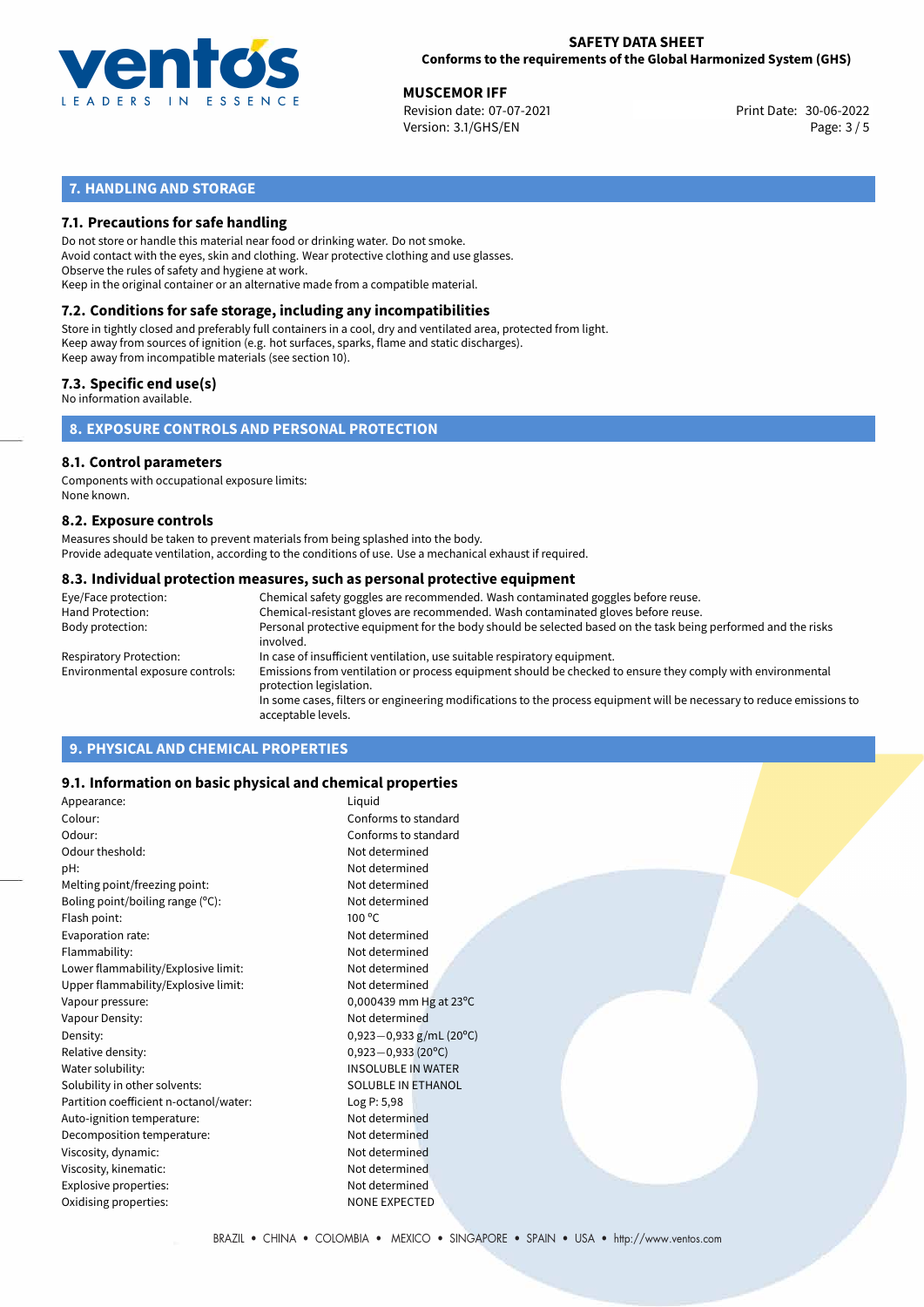

**MUSCEMOR IFF**<br>
Revision date: 07-07-2021 **Alta and Access 20-06-2022** Print Date: 30-06-2022 Version: 3.1/GHS/EN Page: 4 / 5

# **10. STABILITY AND REACTIVITY**

### **10.1. Reactivity**

No hazardous reactions if stored and handled as prescribed/indicated.

#### **10.2. Chemical stability**

The product is stable if stored and handled as prescribed/indicated.

#### **10.3. Possibility of hazardous reactions**

No hazardous reactions if stored and handled as prescribed/indicated.

#### **10.4. Conditions to Avoid**

Conditions to Avoid: Excessive heat, flame or other ignition sources.

#### **10.5. Incompatible materials**

Avoid contact with strong acids and bases and oxidizing agents.

#### **10.6. Hazardous decomposition products**

During combustion may form carbon monoxide and unidentified organic compounds.

# **11. TOXICOLOGICAL INFORMATION**

| <b>Acute toxicity</b>             | Based on the data available, the criteria for classification are not met. |
|-----------------------------------|---------------------------------------------------------------------------|
| Skin corrosion/irritation         | Based on the data available, the criteria for classification are not met. |
| Serious eye damage/irritation     | Based on the data available, the criteria for classification are not met. |
| Respiratory or skin sensitisation | May cause an allergic skin reaction.                                      |
| Germ cell mutagenicity            | Based on the data available, the criteria for classification are not met. |
| Carcinogenicity                   | Based on the data available, the criteria for classification are not met. |
| <b>Reproductive toxicity</b>      | Based on the data available, the criteria for classification are not met. |
| <b>STOT-single exposure</b>       | Based on the data available, the criteria for classification are not met. |
| <b>STOT-repeated exposure</b>     | Based on the data available, the criteria for classification are not met. |
| <b>Aspiration hazard</b>          | Based on the data available, the criteria for classification are not met. |

# **12. ECOLOGICAL INFORMATION**

#### **12.1. Toxicity**

**Assessment:** Very toxic to aquatic life with long lasting effects. **Experimental/calculated data:** No information available.

#### **12.2. Degradability**

No information available.

#### **12.3. Bioaccumulative potential** No information available.

**12.4. Soil mobility** No information available.

# **12.5. Other adverse effects**

See also sections 6, 7, 13 and 15 Do not allow to get into waste water or waterways.

# **13. DISPOSAL CONSIDERATIONS**

#### **13.1. Waste treatment methods**

Dispose of in accordance with national and local environmental regulations.